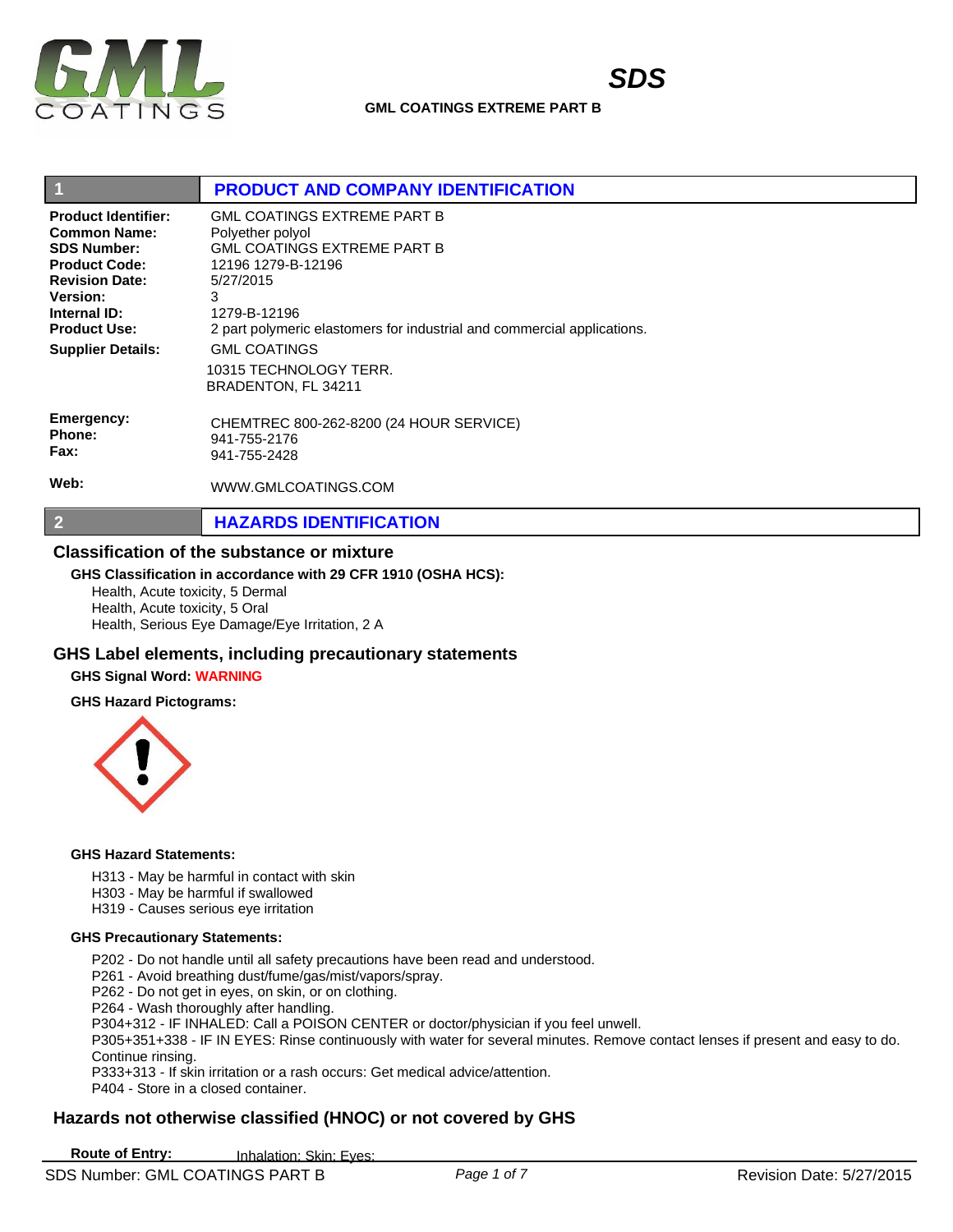

*SDS*

| <b>Target Organs:</b> | Eyes; Respiratory system; Skin;                                                                                                                                                                                                                                                                                                                                                                                                                                                                                                                                                                                                                                                                                                                                                                     |
|-----------------------|-----------------------------------------------------------------------------------------------------------------------------------------------------------------------------------------------------------------------------------------------------------------------------------------------------------------------------------------------------------------------------------------------------------------------------------------------------------------------------------------------------------------------------------------------------------------------------------------------------------------------------------------------------------------------------------------------------------------------------------------------------------------------------------------------------|
| Inhalation:           | Due to the low vapor pressure of the major components used in this product, it is unlikely that inhalation<br>exposure will occur when handling this product under normal working conditions and at room temperature.<br>However, during heating, spray application or processing of this product, it is possible that an exposure could<br>occur. This product as a whole may then be expected to cause irritation of the upper respiratory tract and<br>mucous membranes of the mouth, nose and throat. Symptoms may include coughing, headache, nausea,<br>vomiting, and chest pain. This product contains an aromatic diamine, diethyltoluenediamine, inhalation<br>exposure can cause methemoglobinemia with symptoms of cyanosis, a purplish-blue color of the skin,<br>fingernails and lips. |
| <b>Skin Contact:</b>  | Upon contact, irritation and defatting of the skin are possible. The hindered amine and aliphatic amine<br>components are considered to be fairly strong skin sensitizers and may cause an allergic skin reaction. The<br>diethyltoluenediamine (DETDA) component of this product is fat-soluble and can penetrate the skin. Based<br>on animal tests, DETA is expected to be toxic. Skin contact and skin absorption of DETA can cause<br>methemoglobinemia with symptoms of cyanosis, a purplish-blue color of the skin, fingernails and lips.<br>Contact can cause irritation with redness, and severe swelling and blistering.                                                                                                                                                                  |
| <b>Eve Contact:</b>   | This product as a whole can cause severe irritation to the eyes. Diethyltoluenediamine (DETDA) is<br>considered severely irritating and corrosive to the eyes. The vapors have also been reported to cause<br>transient fogging of the eyes as a result of corneal edema.                                                                                                                                                                                                                                                                                                                                                                                                                                                                                                                           |

# **3 COMPOSITION/INFORMATION ON INGREDIENTS**

#### **Ingredients:**

| Cas#            | $\%$    | Chemical Name                                                               |
|-----------------|---------|-----------------------------------------------------------------------------|
| 68479–98–1      | $<20\%$ | Benzenediamine, ar, ar-diethyl-ar-methyl-                                   |
| $9082 - 00 - 2$ | <80%    | Oxirane, methyl-, polymer with oxirane, ether with 1,2,3-propanetriol (3:1) |
| 9003-11-6       | $<80\%$ | Oxirane, methyl-, polymer with oxirane                                      |

# **4 FIRST AID MEASURES**

| Inhalation:          | Remove to fresh air. If not breathing, give artificial respiration. If breathing is difficult or bluish discoloration of ear lobes,<br>lips or fingernails is visible, oxygen should be administered by qualified personnel. Call a physician or transport to a<br>medical facility immediately.                                                                                                                             |
|----------------------|------------------------------------------------------------------------------------------------------------------------------------------------------------------------------------------------------------------------------------------------------------------------------------------------------------------------------------------------------------------------------------------------------------------------------|
| <b>Skin Contact:</b> | Remove all contaminated clothing and shoes immediately. Wash affected areas, including hair, beneath nails and other<br>concealed areas with Polyethylene Glycol 400. Repeat washing with soap and water. If polyethylene Glycol 400 is not<br>available, wash immediately with soap and plenty of cold water. DO NOT use hot water. Get medical attention<br>immediately. Thoroughly clean clothing and shoes before reuse. |
| <b>Eve Contact:</b>  | Immediately flush eyes with large amounts of water for at least 15 minutes. Use fingers to insure that eyelids are<br>separated and that the eye is being irrigated. Get medical attention immediately.                                                                                                                                                                                                                      |
| Ingestion:           | Ingestion is not likely route of exposure, but if ingested, consult a physician. Give two glasses of water for dilution. DO<br>NOT INDUCE VOMITING. NEVER GIVE ANYTHING BY MOUTH TO AN UNCONSCIOUS PERSON. Should vomiting<br>occur, keep head below hip level to prevent aspiration of fluid into the lungs.                                                                                                                |

# **5 FIRE FIGHTING MEASURES**

| <b>Flash Point:</b>        | 342 °F (172.2 °C)                     |
|----------------------------|---------------------------------------|
| <b>Flash Point Method:</b> | Pensky-Martens Closed Cup (ASTM D-93) |
| <b>Autoignition Temp:</b>  | Not established                       |

Extinguishing media: Water; Carbon Dioxide; Dry Chemical; Foam:

Full emergency equipment with self-contained breathing apparatus and full protective clothing should be worn by firefighters. Use cold water spray to cool fire-exposed containers to minimize risk of rupture. Material supports combustion. During a fire, irritating and toxic gases such as carbon monoxide may be generated by thermal decomposition or combustion. DO NOT spray fire directly. A solid stream of water directed into the hot burning liquid could cause frothing.

**6 ACCIDENTAL RELEASE MEASURES**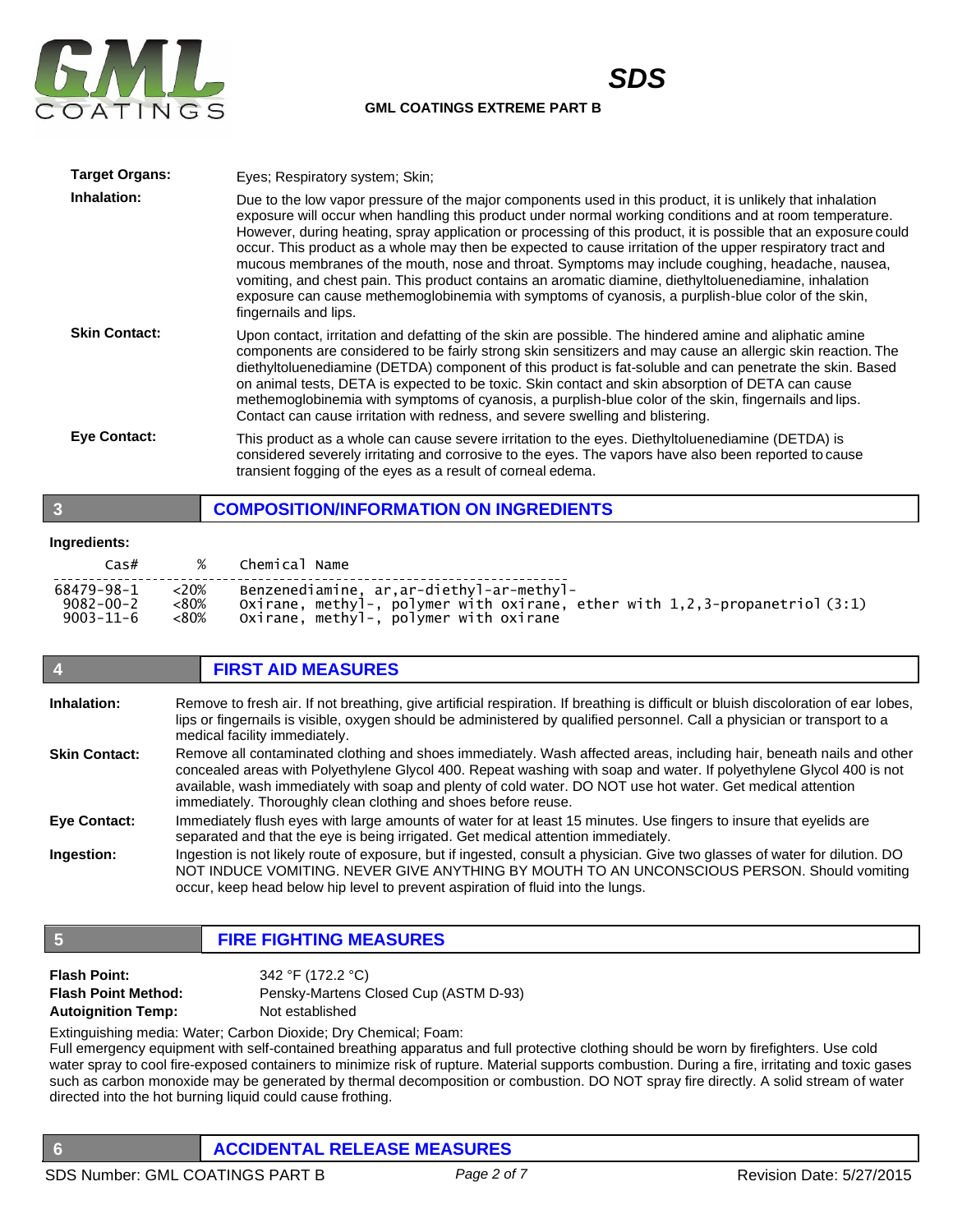



Remove all sources of flames, heating elements, gas engines, etc. Emergency clean-up personnel should wear self-contained breathing apparatus and protective clothing. If material is released or spilled, dam up to prevent spreading and contamination of surface waters, ground waters and drinking supplies. Notify local health authorities and other appropriate agencies if such contamination should occur. Spilled material should be contained and pumped into steel containers for recovery or disposal. Vermiculite absorbent should be spread over the spill area to absorb as much of the remaining product as possible. Scoop up solid absorbent for waste disposal. Ventilate area to remove the remaining vapors.

| $\overline{\phantom{a}}$                                     | <b>HANDLING AND STORAGE</b>                                                                                                                                                                                                                                                                                                                                                                                                                                                                                                                                                                                                                                                                                                |
|--------------------------------------------------------------|----------------------------------------------------------------------------------------------------------------------------------------------------------------------------------------------------------------------------------------------------------------------------------------------------------------------------------------------------------------------------------------------------------------------------------------------------------------------------------------------------------------------------------------------------------------------------------------------------------------------------------------------------------------------------------------------------------------------------|
| <b>Handling Precautions:</b><br><b>Storage Requirements:</b> | Container should be tightly closed to prevent contamination with foreign materials and moisture. Avoid<br>skin and eye contact. Avoid breathing vapors if generated.<br>Shelf life: 6 months. Container should be tightly closed to prevent contamination with foreign materials<br>and moisture. If contamination with isocyanates is suspected, do not reseal containers.                                                                                                                                                                                                                                                                                                                                                |
| $\boldsymbol{8}$                                             | <b>EXPOSURE CONTROLS/PERSONAL PROTECTION</b>                                                                                                                                                                                                                                                                                                                                                                                                                                                                                                                                                                                                                                                                               |
| <b>Engineering Controls:</b><br><b>Personal Protective</b>   | Safety showers and eyewash stations should be easily accessible to the work area. Local exhaust<br>ventilation is mandatory when working with this product.<br>HMIS PP, H   Splash Goggles, Gloves, Apron, Vapor Respirator                                                                                                                                                                                                                                                                                                                                                                                                                                                                                                |
| <b>Equipment:</b>                                            | Personal protective equipment                                                                                                                                                                                                                                                                                                                                                                                                                                                                                                                                                                                                                                                                                              |
|                                                              | Eye/face protection: Safety glasses with side-shields conforming to EN166 Use equipment for eye<br>protection tested and approved under appropriate government standards such as NIOSH (US) or EN<br>166(EU).                                                                                                                                                                                                                                                                                                                                                                                                                                                                                                              |
|                                                              | Skin protection: Handle with gloves. Gloves must be inspected prior to use. Use proper glove removal<br>technique (without touching gloves outer surface) to avoid skin contact with this product. Dispose of<br>contaminated gloves after use in accordance with applicable laws and good laboratory practices. Wash<br>and dry hands.                                                                                                                                                                                                                                                                                                                                                                                    |
|                                                              | Full contact: Material: Nitrile rubber Minimum layer thickness: 0.11 mm Break through time: 480 min<br>Material tested: Dermatril (KCL 740 / Aldrich Z677272, Size M)                                                                                                                                                                                                                                                                                                                                                                                                                                                                                                                                                      |
|                                                              | Splash contact: Material: Nitrile rubber Minimum layer thickness: 0.11 mm Break through time: 480 min<br>Material tested:Dermatril (KCL 740 / Aldrich Z677272, Size M) data source: KCL GmbH, D-36124<br>Eichenzell, phone +49 (0)6659 87300, e-mail sales@kcl.de, test method: EN374 If used in solution, or<br>mixed with other substances, and under conditions which differ from EN 374, contact the supplier of the<br>CE approved gloves. This recommendation is advisory only and must be evaluated by an industrial<br>hygienist and safety officer familiar with the specific situation of anticipated use by our customers. It<br>should not be construed as offering an approval for any specific use scenario. |
|                                                              | Body Protection: Choose body protection in relation to its type, to the concentration and amount of<br>dangerous substances, and to the specific work-place., The type of protective equipment must be<br>selected according to the concentration and amount of the dangerous substance at the specific<br>workplace.                                                                                                                                                                                                                                                                                                                                                                                                      |
|                                                              | Respiratory protection: Respiratory protection is not required. Where protection from nuisance levels of<br>dusts are desired, use type N95 (US) or type P1 (EN 143) dust masks. Use respirators and components<br>tested and approved under appropriate government standards such as NIOSH (US) or CEN (EU).                                                                                                                                                                                                                                                                                                                                                                                                              |

Oxirane, methyl-, polymer with oxirane, ether with 1,2,3-propanetriol (3:1) (9082-00-2) : no data available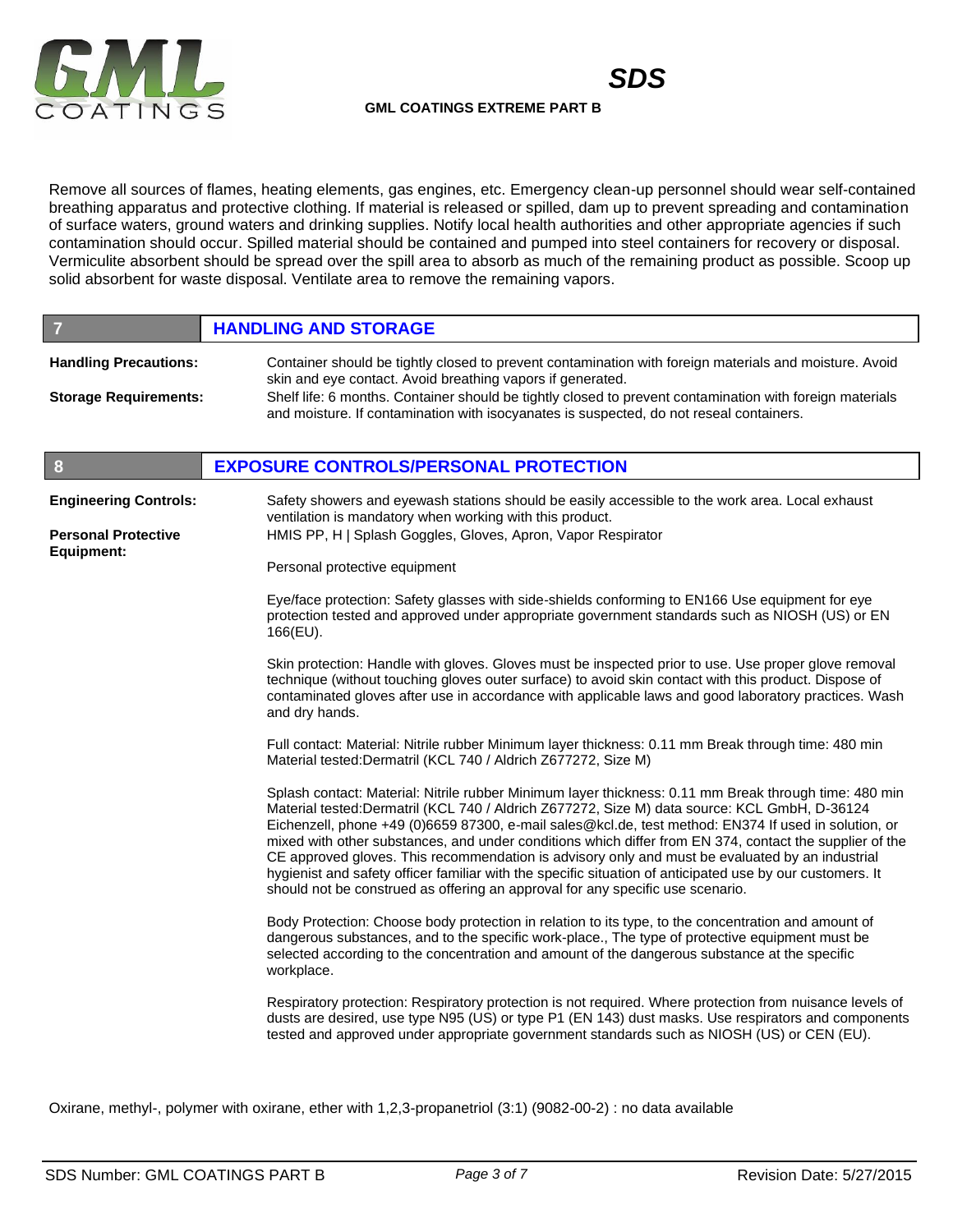

Oxirane, methyl-, polymer with oxirane (9003-11-6) : no data available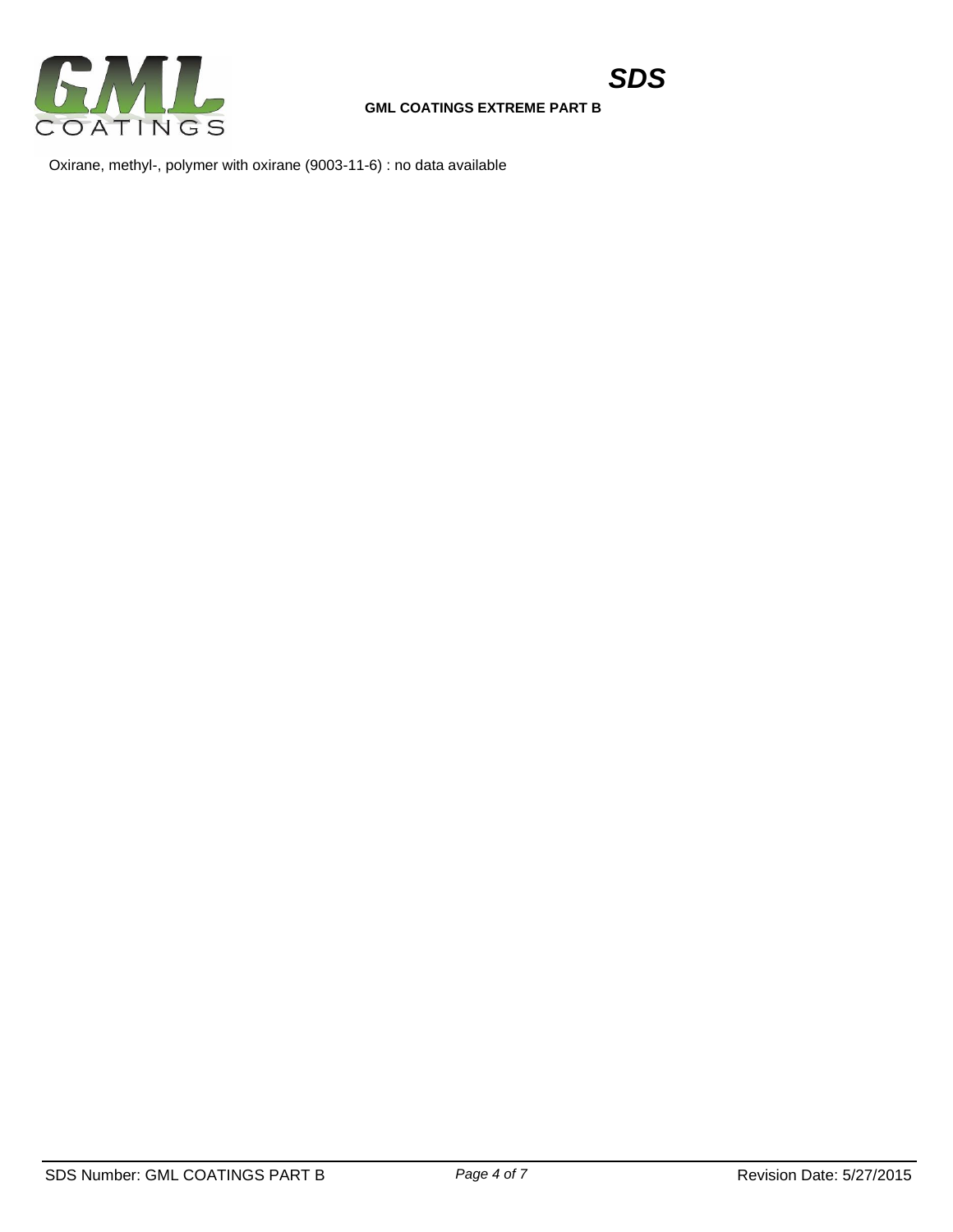

# **9 PHYSICAL AND CHEMICAL PROPERTIES**

**Appearance:** Pigmented liquid **Physical State: Odor Threshold: Spec Grav./Density: Viscosity: Boiling Point: Partition Coefficient: Vapor Pressure: pH: Evap. Rate: Decomp Temp:**

liquid No data available 1.0279 @ 77°F (25°C) No data available Not established No data available Not established No data available No data available No data available

**Odor: Solubility: Freezing/Melting Pt.: Flash Point: Vapor Density: Auto-Ignition Temp: UFL/LFL:**

amine-type odor partially soluble in water Not established 342.0°F (172.2°C) Not established No data available No data available

# **10 STABILITY AND REACTIVITY**

| <b>Chemical Stability:</b>       | This is a stable material under normal conditions.                                                             |
|----------------------------------|----------------------------------------------------------------------------------------------------------------|
| <b>Conditions to Avoid:</b>      | Avoid high temps, sparks and flames.                                                                           |
| <b>Materials to Avoid:</b>       | Oxiding materials, halogens, isocyanates, and acids.                                                           |
| <b>Hazardous Decomposition:</b>  | In fire: CO, CO2, oxides of nitrogen, amines, and other aliphatic fragments which have not been<br>determined. |
| <b>Hazardous Polymerization:</b> | Will not occur                                                                                                 |

# **11 TOXICOLOGICAL INFORMATION**

Oxirane, methyl-, polymer with oxirane, ether with 1,2,3-propanetriol (3:1) (9082-00-2)

Information on toxicological effects

Acute toxicity: LD50 Oral - rat - > 10,000 mg/kg Inhalation: no data available

LD50 Dermal - rabbit - > 5,000 mg/kg

Skin corrosion/irritation: no data available

Serious eye damage/eye irritation: no data available

Respiratory or skin sensitisation: no data available

Germ cell mutagenicity: no data available

Carcinogenicity:

IARC: No component of this product present at levels greater than or equal to 0.1% is identified as probable, possible or confirmed human carcinogen by IARC.

ACGIH: No component of this product present at levels greater than or equal to 0.1% is identified as a carcinogen or potential carcinogen by ACGIH.

NTP: No component of this product present at levels greater than or equal to 0.1% is identified as a known or anticipated carcinogen by NTP.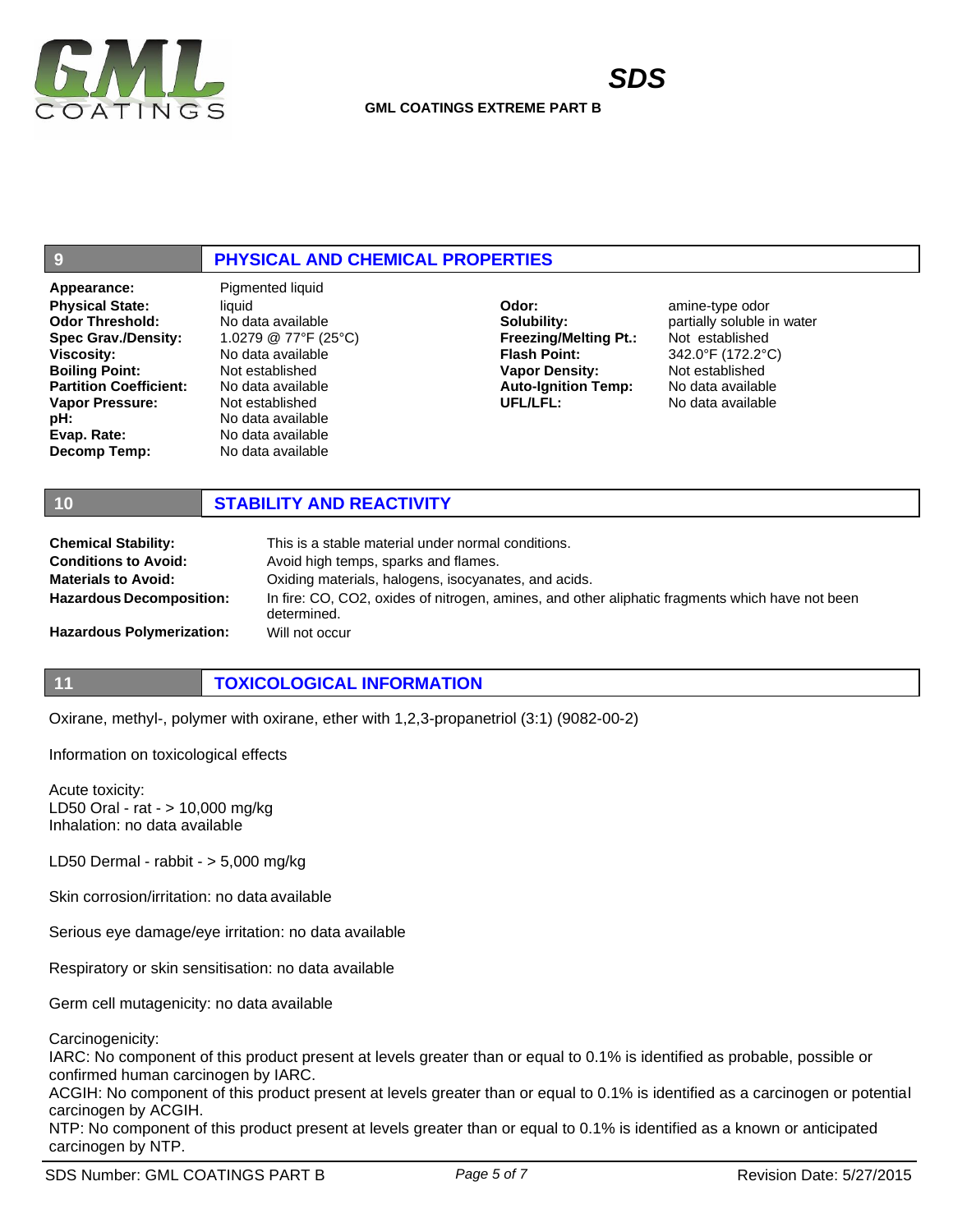

*SDS*

# **GML COATINGS EXTREME PART B**

OSHA: No component of this product present at levels greater than or equal to 0.1% is identified as a carcinogen or potential carcinogen by OSHA.

Reproductive toxicity: no data available

Specific target organ toxicity - single exposure: no data available

Specific target organ toxicity - repeated exposure: no data available

Aspiration hazard: no data available

Additional Information:

RTECS: TQ8170000

Oxirane, methyl-, polymer with oxirane (9003-11-6)

Information on toxicological effects

Acute toxicity: LD50 Oral - rat - 9,380 mg/kg LD50 Oral - mouse - 15,000 mg/kg Inhalation: no data available

LD50 Dermal - rabbit - 20,000 mg/kg

Skin corrosion/irritation: Skin - rabbit Result: Mild skin irritation - 24 h

Serious eye damage/eye irritation: Eyes - rabbit Result: Mild eye irritation - 24 h

Respiratory or skin sensitisation: - rabbit Did not cause sensitisation on laboratory animals.

Germ cell mutagenicity: Tests on bacterial or mammalian cell cultures did not show mutagenic effects.

Carcinogenicity:

IARC: No component of this product present at levels greater than or equal to 0.1% is identified as probable, possible or confirmed human carcinogen by IARC.

ACGIH: No component of this product present at levels greater than or equal to 0.1% is identified as a carcinogen or potential carcinogen by ACGIH.

NTP: No component of this product present at levels greater than or equal to 0.1% is identified as a known or anticipated carcinogen by NTP.

OSHA: No component of this product present at levels greater than or equal to 0.1% is identified as a carcinogen or potential carcinogen by OSHA.

Reproductive toxicity: no data available

Specific target organ toxicity - single exposure: no data available

Specific target organ toxicity - repeated exposure: no data available

Aspiration hazard: no data available

Additional Information: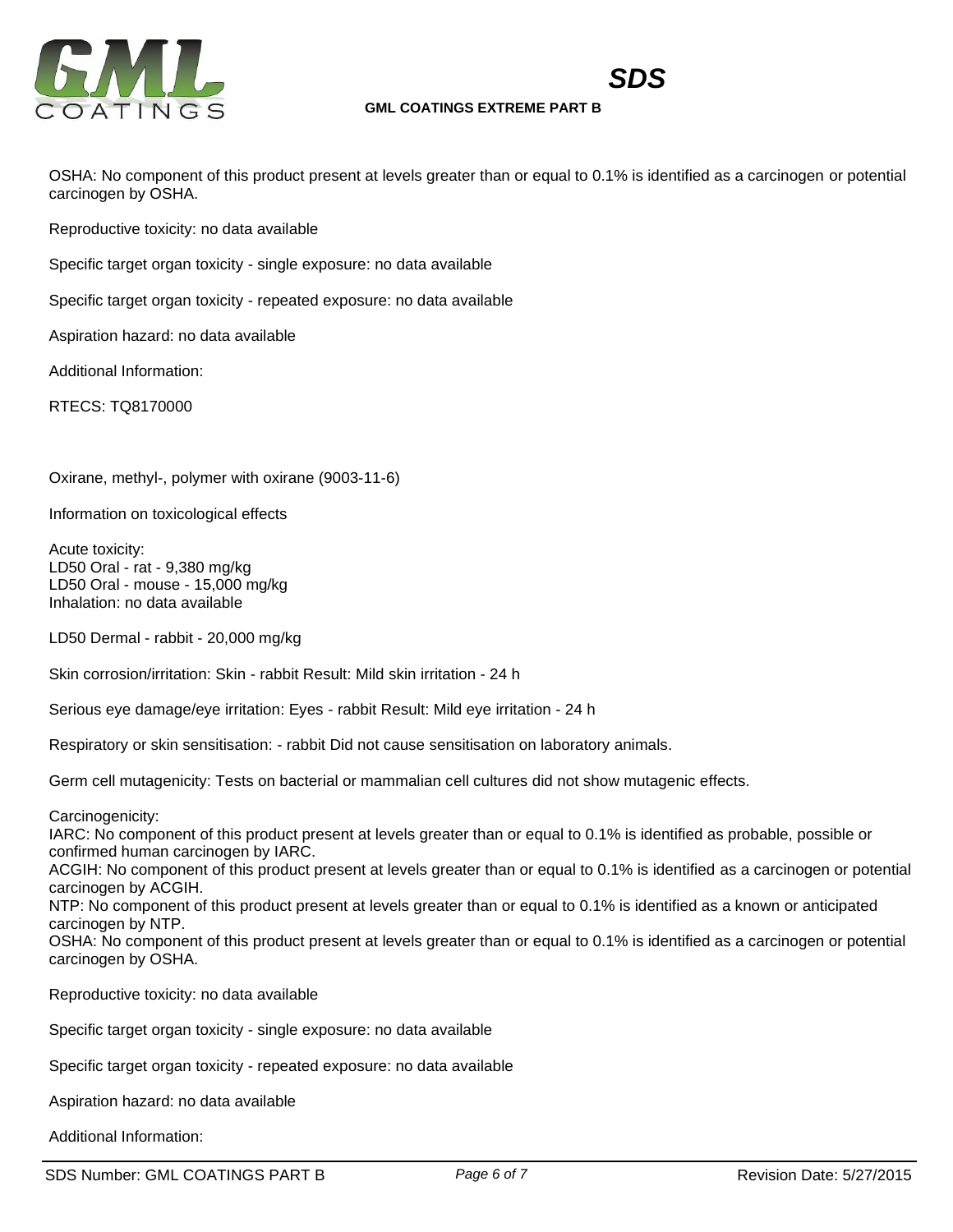

*SDS*

# RTECS: MD0911050

Effects due to ingestion may include:, Diarrhea, Weakness, To the best of our knowledge, the chemical, physical, and toxicological properties have not been thoroughly investigated.

# **12 ECOLOGICAL INFORMATION**

Oxirane, methyl-, polymer with oxirane, ether with 1,2,3-propanetriol (3:1) (9082-00-2)

Information on ecological effects

Toxicity: no data available

Persistence and degradability: no data available

Bioaccumulative potential: no data available

Mobility in soil: no data available

Results of PBT and vPvB assessment PBT/vPvB assessment not available as chemical safety assessment not required/not conducted

Other adverse effects: no data available

Oxirane, methyl-, polymer with oxirane (9003-11-6)

Information on ecological effects

Toxicity: Toxicity to fish static test LC50 - other fish - > 10,000 mg/l - 96 h. (OECD Test Guideline 203)

Persistence and degradability: no data available

Bioaccumulative potential: Bioaccumulation is unlikely.

Mobility in soil: no data available

Results of PBT and vPvB assessment PBT/vPvB assessment not available as chemical safety assessment not required/not conducted

Other adverse effects: no data available

# **13 DISPOSAL CONSIDERATIONS**

Disposal: Any disposal practice must be in compliance with all federal, state and local laws and regulations. Chemical additions, processing or otherwise altering this material may make the waste management information presented in this MSDS incomplete, inaccurate or